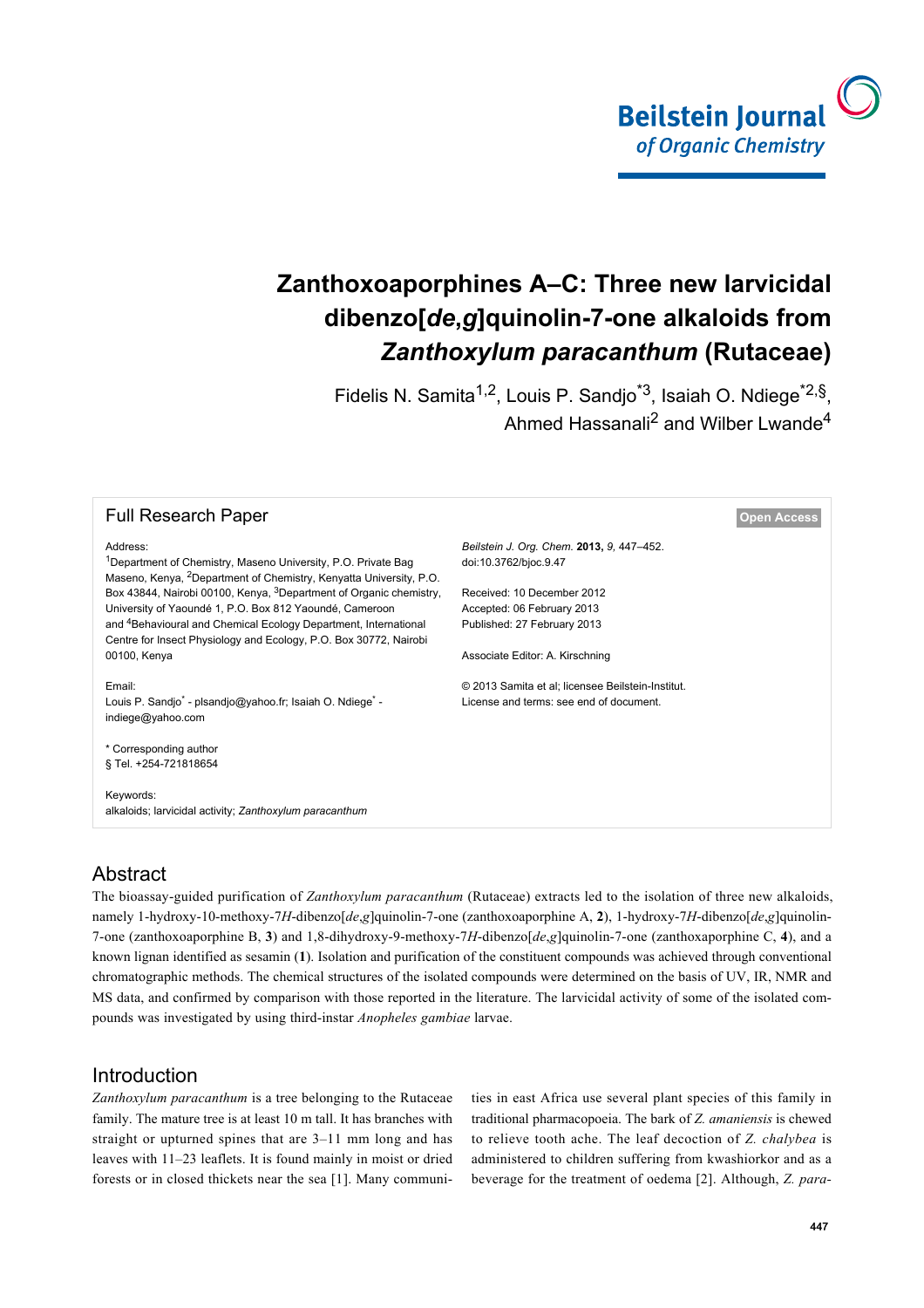*canthum* is not known to be used by Kenyan traditional healers, previous studies reported species from the same genus as rich in alkaloids [\[3-5\]](#page-4-2), which constitute the most abundant class of compounds in this genus, while coumarins [\[6\],](#page-4-3) lignans [\[3\]](#page-4-2) and triterpenoids, especially limonoids [\[7\]](#page-4-4), are the minor constituents. Different classes of alkaloids have been found and reported from *Zanthoxylum* species, namely isoquinolines represented by benzophenanthridines [\[8\]](#page-4-5), oxoaporphines [\[9\]](#page-4-6), aporphines [\[10\]](#page-4-7) and benzylisoquinoline [\[11\];](#page-4-8) and quinolines represented by quinolones [\[12\]](#page-4-9) and furoquinolines [\[10\]](#page-4-7). Others include carbazoles [\[13\]](#page-4-10), pyrido-indoles [\[12\]](#page-4-9) and quinazolines [\[14\]](#page-4-11). Arylethanamides and amines have also been previously reported from this genus [\[15,16\]](#page-4-12). Thus, the reports of the presence of *N*-containing secondary metabolites prompted us to investigate the larvicidal effect of extracts and isolated compounds as an alternative for malaria vector control, since synthetic organic insecticides are often harmful to nontarget organisms, including human beings, and have negative environmental impacts. We herein report the bioassay-guided isolation of four compounds including three new ones and the larvicidal activity of two of them.

### Results and Discussion

Stem bark of *Z. paracanthum* was successively extracted with hexane, methylene chloride, ethyl acetate and methanol, respectively, yielding four extracts A–D. Extract B showed significant larvicidal activity [\(Table 1\)](#page-1-0), whereas the others did not exhibit reasonable activity against third-instar *Anopheles gambiae* larvae.

<span id="page-1-0"></span>

| <b>Table 1:</b> Lethal concentration 50 (µg/mL) of extract A, B, C, and D<br>after 24, 48 and 72 h. |      |      |      |  |  |  |  |
|-----------------------------------------------------------------------------------------------------|------|------|------|--|--|--|--|
|                                                                                                     | 24 h | 48 h | 72 h |  |  |  |  |
| A (Hex extract)                                                                                     | >100 | >100 | >100 |  |  |  |  |
| B (DCM extract)                                                                                     | 310  | 282  | 2 77 |  |  |  |  |
| C (EA extract)                                                                                      | >100 | >100 | >100 |  |  |  |  |
| D (MeOH extract)                                                                                    | >100 | >100 | >100 |  |  |  |  |
|                                                                                                     |      |      |      |  |  |  |  |

Extract B was therefore subjected to repeated column chromatography affording 60 fractions, which were pooled into 18 subfractions  $(B_1 - B_1)$  based on comparative TLC.  $B_1$ ,  $B_3$ ,  $B_5$ ,  $B_6$ ,  $B_9 - B_{12}$ ,  $B_{15}$  and  $B_{16}$  yielded substantial amounts to be tested against third-instar *Anopheles gambiae* larvae. Consequently, subfractions  $B_1$ ,  $B_3$ ,  $B_5$  and  $B_{16}$  did not exhibit any larvicidal activity at 10 μg/mL after 72 hours. However, subfraction  $B_9 - B_{12}$  and  $B_{15}$  displayed 30, 50, 20, 34 and 10% mortality, respectively, at 10 ppm after 72 hours.  $B_6$  showed 84% mortality after 72 hours at the same concentration.

<span id="page-1-1"></span>

Sesamin  $(1,$  [Figure 1](#page-1-1)) was isolated as a white solid from  $B<sub>6</sub>$  and its NMR data were in agreement with those reported by Lee and Yen [\[17\].](#page-5-0) Zanthoxoaporphine A (**2**) was obtained as a yellowish solid from subfractions  $B_{11}$  and  $B_{12}$ . Its high-resolution ESIMS showed the pseudo molecular ion peak  $[M + H]$ <sup>+</sup> at  $m/z$ 278.0822 (calcd 278.0812) corresponding to the molecular formula  $C_{17}H_{11}O_3N$  accounting for thirteen double bond equivalents. The UV absorption bands at  $\lambda_{\text{max}}$  264, 309 and 350 nm were close to those of an oxoaporphine [\[18\].](#page-5-1) The IR band observed at  $v_{\text{max}}1653 \text{ cm}^{-1}$  was diagnostic of a carbonyl (C=O) in a N-substituted  $\alpha$ -iminoketone group. The <sup>1</sup>H NMR spectrum of **2** (data, see [Table 2\)](#page-2-0) displayed four doublets of two AB patterns, one at  $\delta$  7.86 and 8.76 ( $J = 5.6$  Hz) whereas the others were at  $\delta$  6.96 and 8.04 ( $J = 9.6$  Hz). Three signals of an ABX-system including a doublet at  $\delta$  7.95 ( $J = 8.0$  Hz), a broad doublet at  $\delta$  7.07 ( $J = 8.0$  Hz), and a broad singlet at  $\delta$  8.18 were further observed; the remaining signal was attributed to a methoxy group at  $\delta$  3.98 located at C-10 since its proton had a NOE contact ([Figure 2](#page-1-2)) with the hydrogen at  $\delta$  8.18. The complete assignment was achieved by using HMBC data ([Figure 2\)](#page-1-2), which revealed correlations between H-4 at  $\delta$  7.86

<span id="page-1-2"></span>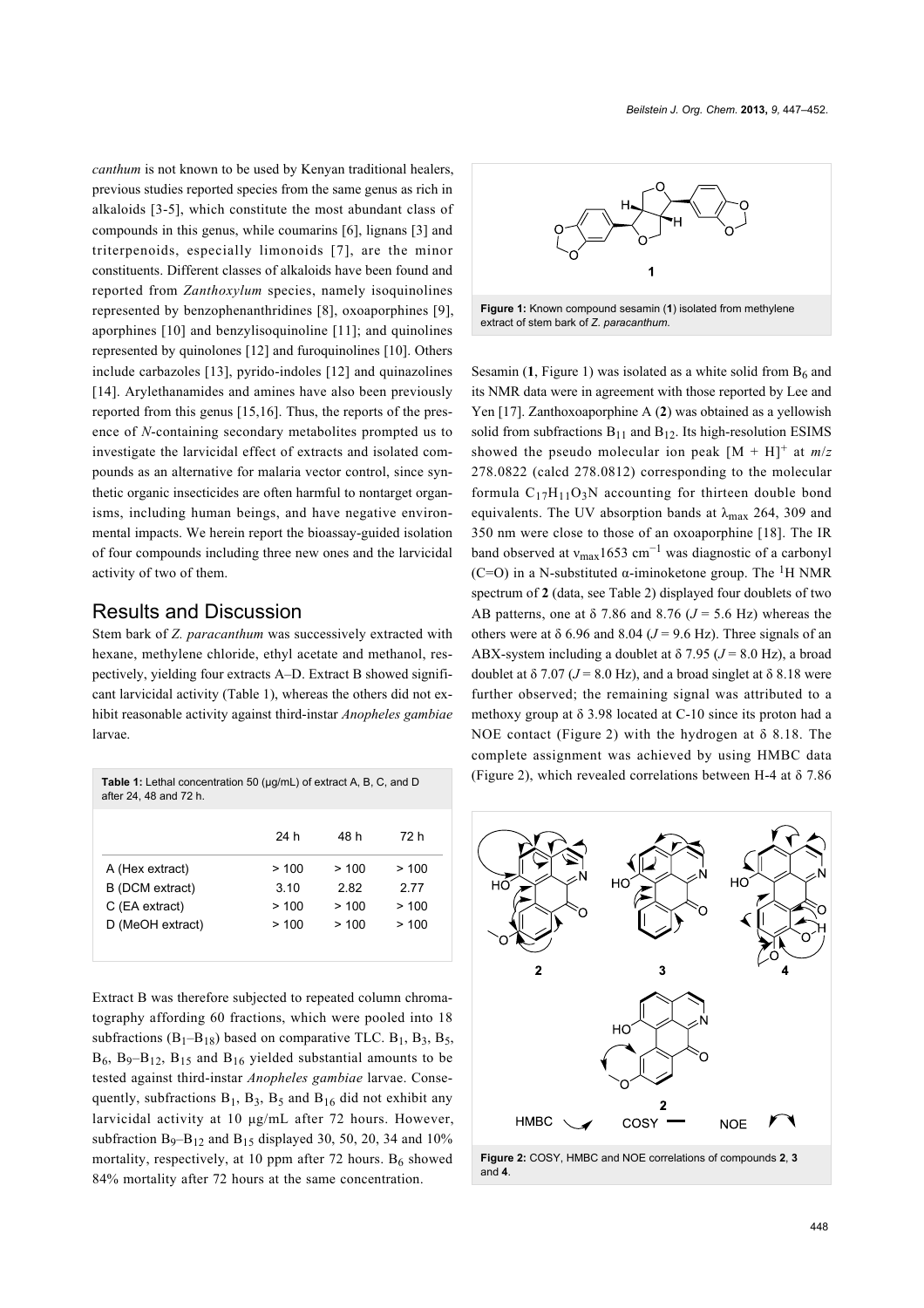<span id="page-2-0"></span>**Table 2:** NMR data of compounds **2**, **3** and **4** in CDCl3.



Zanthoxoaporphine A (2)  $R = R^1 = H$ ,  $R^2 = OMe$ Zanthoxoaporphine B (3)  $R = R^1 = R^2 = H$ 

Zanthoxoaporphine C (4) R = OH,  $R^1$  = OMe,  $R^2$  = H

| δ <sub>Η</sub> |                         |                                                       | $\delta_{\rm C}$  |            |            |            |
|----------------|-------------------------|-------------------------------------------------------|-------------------|------------|------------|------------|
| Position       | Compound 2              | Compound 3                                            | Compound 4        | Compound 2 | Compound 3 | Compound 4 |
| 1              |                         |                                                       |                   | 159.7      | 159.4      | 160.4      |
| 1a             |                         |                                                       |                   | 123.1      | 124.3      | 119.4      |
| 1 <sub>b</sub> |                         |                                                       |                   | 132.5      | 131.9      | 132.1      |
| $\overline{2}$ |                         | 6.96 (1H, d, 9.6) 6.99 (1H, d, 9.8) 7.04 (1H, d, 9.5) |                   | 129.4      | 128.8      | 126.7      |
| 3              |                         | 8.04 (1H, d, 9.6) 8.03 (1H, d, 9.8) 8.15 (1H, d, 9.5) |                   | 131.5      | 139.5      | 141.1      |
| 3a             |                         |                                                       |                   | 134.9      | 130.2      | 130.8      |
| 4              |                         | 7.86 (1H, d, 5.6) 7.97 (1H, d, 5.0) 7.87 (1H, d, 5.2) |                   | 115.9      | 116.4      | 116.1      |
| 5              |                         | 8.76 (1H, d, 5.6) 8.82 (1H, d, 5.0) 8.83 (1H, d, 5.2) |                   | 145.0      | 145.7      | 146.9      |
| 6a             |                         |                                                       |                   | 139.0      | 136.1      | 136.9      |
| 7              |                         |                                                       |                   | 180.1      | 180.7      | 187.7      |
| 7a             |                         |                                                       |                   | 117.2      | 124.5      | 128.3      |
| 8              | 7.95 (1H, d, 8.0)       | $8.67$ (1H, d, $8.1$ )                                |                   | 124.0      | 117.2      | 147.7      |
| 9              | 7.07 (1H, br d,<br>8.0) | 7.71 (1H, d, 7.6)                                     |                   | 114.8      | 130.8      | 152.1      |
| 10             |                         | 7.53 (1H, d, 7.6)                                     | 7.52 (1H, d, 8.6) | 163.2      | 125.6      | 113.1      |
| 11             | 8.18(1H, br s)          | 8.11(1H, d, 8.1)                                      | 7.07 (1H, d, 8.6) | 101.5      | 122.6      | 111.1      |
| 11a            |                         |                                                       |                   | 141.9      | 139.3      | 137.2      |
| OMe            | 3.98(3H, s)             |                                                       | $4.03$ (3H, s)    | 56.0       |            | 56.9       |
| OH             |                         |                                                       | 12.2 (1H, s)      |            |            |            |

and C-5 (δ 145.0), C-3a (δ 130.2) and C-3 (δ 139.5). Besides, long-range interactions were also observed between H-2 (δ 6.96) and carbon at δ 139.5 (C-3), 159.7 (C-1) and 123.1 (C-1a), which suggested the isoquinoline core. Further correlations were noted from H-11 (δ 8.18) to C-11a (δ 141.9), C-10 (δ 163.2) and C-9 ( $\delta$  114.8). Finally, the interaction between H-8 and C-7a in conjunction with the carbonyl signal revealed in the <sup>13</sup>C NMR spectrum at δ 180.1, suggested a benzocyclohexenone scaffold. Combining the isoquinoline and the benzocyclohexenone skeletons led to the 7*H*-dibenzo[*de*,*g*]quinolone-7-one scaffold. The above data were compared to those reported for fissiceine [\[18\]](#page-5-1) leading to identification of **2** as 1-hydroxy-10-methoxy-7*H*-dibenzo[*de*,*g*]quinolone-7-one, which was assigned the trivial name zanthoxoaporphine A.

Zanthoxoaporphine B (**3**) was obtained from fractions B<sup>9</sup> and  $B_{10}$  as an orange powder. Its HRMS–ESI showed the pseudo molecular ion peak  $[M + H]$ <sup>+</sup> at  $m/z$  248.0715 (calcd 248.0706) corresponding to the molecular formula  $C_{16}H_9O_2N$  and

accounting for thirteen double bond equivalents. The molecular ion peak of **3** was 30 amu (atomic mass units) lower than that of **2** suggesting a loss of an oxymethylene group to give the demethoxy analogue of **2**. Similarly**,** the UV absorption bands of compound **3** at  $\lambda_{\text{max}}$  253, 297 and 378 nm were close to those of a 7-oxoaporphine [\[18\]](#page-5-1). The IR band observed at  $v_{\text{max}}$ 1647 cm−<sup>1</sup> indicated a conjugated ketone. Similarly, the <sup>1</sup>H NMR data ([Table 2](#page-2-0)) revealed four doublets of two AB-systems, the first at  $\delta$  7.97 ( $J = 5.0$  Hz) and 8.82 ( $J =$ 5.0 Hz) while the second at  $\delta$  6.99 and 8.03 ( $J = 9.8$  Hz) corresponding to the proton signals of the hydroxyisoquinoline part. Moreover, four signals of an *ortho*-substituted phenyl residue were observed at  $\delta$  8.67 (d,  $J = 8.1$  Hz), 7.71 (br d,  $J = 7.6$  Hz), 7.53 (br d, *J* = 7.6 Hz), 8.11 (d, *J* = 8.1 Hz). The complete assignment was done by using long-range correlations from the HMBC data ([Figure 2\)](#page-1-2) and by comparison of the NMR data of **3** with those previously reported [\[19\]](#page-5-2). The HMBC spectrum revealed cross peaks between H-4  $(\delta$  7.97) and carbon atoms C-5 (δ 145.7), C-3a (δ 130.2) and C-3 (δ 139.5); and between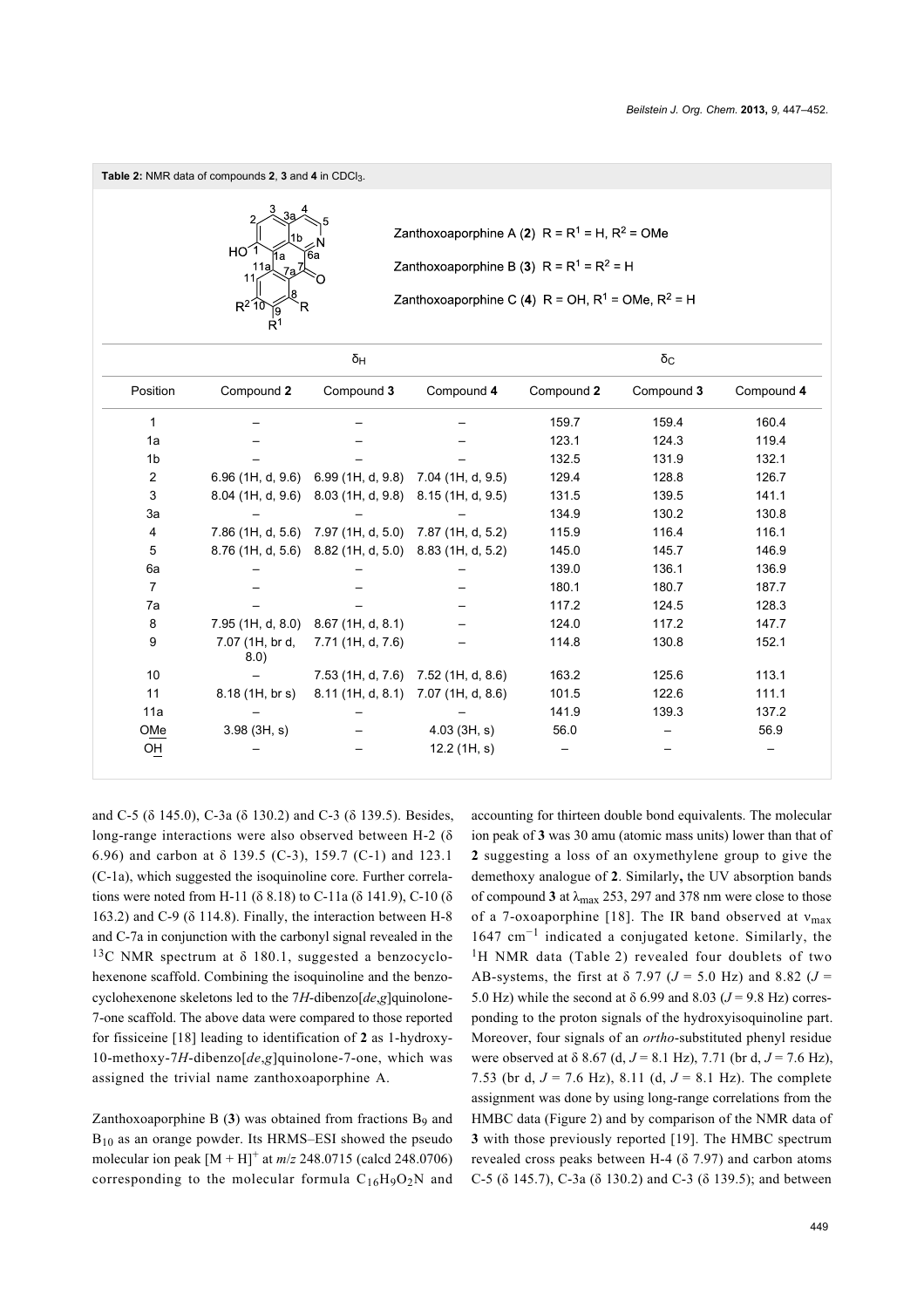H-11 and carbon atoms C-11a (δ 139.3) and C-10 (δ 125.6); while H-8 was correlated with C-9 (δ 130.8) and C-7a (δ 124.5). From the above-mentioned data the structure of **3** was confirmed as 1-hydroxy-7*H*-dibenzo[*de*,*g*]quinolin-7-one, trivially named zanthoxoaporphine B.

Zanthoxoaporphine C (**4**) was obtained as an orange solid from fraction  $B_{14}$ . Its molecular formula  $C_{17}H_{11}O_4N$  was found on the basis of its NMR data [\(Table 2](#page-2-0)) and the HRMS–ESI spectrum, which showed a pseudo molecular ion peak at *m*/*z* 294.0770 (calcd 294.0761,  $[M + H]$ <sup>+</sup>). Compound 4 gave the same UV absorption pattern as its analogues 2 and 3 at  $\lambda_{\text{max}}$ 261, 320 and 403 nm, suggesting the same scaffold as the above two alkaloids. Similar to **2** and **3**, the 1H NMR data of compound **4** showed two AB-patterns at  $\delta$  7.87 (H-4,  $J = 5.2$  Hz) and 8.83 (H-5,  $J = 5.2$  Hz) and at  $\delta$  7.04 (H-2,  $J = 9.5$  Hz) and 8.15 (H-3,  $J = 9.5$  Hz) representing the methine groups of the isoquinoline part. The difference was found in the benzocyclohexenone part where an additional AB-pattern was observed at  $\delta$  7.52 (H-10,  $J = 8.6$  Hz) and 7.07 (H-11,  $J = 8.6$  Hz). The HMBC data [\(Figure 2\)](#page-1-2) revealed interactions between H-2 and C-1 and C-2; and between H-4 and C-5, C-3a and C-3. The same contacts were further present between H-10 and C-8, C-9 and C-11 as well as between the methoxy protons at  $\delta$  4.03 and the carbon at  $\delta$  152.1. The complete spectral assignment led to the identification of compound **4** as 1,8-dihydroxy-9-methoxy-7*H*-dibenzo[*de*,*g*]quinolin-7-one, which was named zanthoxoaporphine C.

Due to the substantial amount of compounds **1** and **2,** their effect against third-instar *Anopheles gambiae* larvae was evaluated [\(Table 3\)](#page-3-0). Compound **2** exhibited moderate larvicidal activity after 24 hours with a  $LC_{50}$  at 14.4  $\mu$ g/mL, while the  $LC_{50}$  of 1 showed mild activity ( $LC_{50}$  68.8  $\mu$ g/mL). The activity of sesamin (**1**) improved significantly after 72 hours to moderate levels ( $LC_{50}$  at 10.3  $\mu$ g/mL), while zanthoxoaporphine A (**2**) did not exhibit a significant change in its larvicidal activity after 3 days. Oxoaporphines and aporphines have been reported to have larvicidal activity against *A. aegypti* larvae. For example, liriodenine and (+)-dicentrine have been reported as larvicidal secondary metabolites with  $LD_{50}$  at 3.6 and 30.2 ppm after 24 hours [\[20,21\].](#page-5-3) Although the larvae belong to a different genus, they are from the same family, and the mode of action of these alkaloids could be the same. Zanthoxoaporphine A (**2**) and liriodenine, which are oxoaporphines, are more active than dicentrine (aporphine). The isoquinoline moiety could be the pharmacophore of this class of compounds and the presence of a ketone at C-7, C-4 or C-5 [\[22\]](#page-5-4) seems to contribute to the activity. Sesamin, which showed moderated larvicidal activity, has also been reported to have antifeeding and growth-inhibition activities [\[23\].](#page-5-5)

<span id="page-3-0"></span>

| Table 3: Lethal concentration 50 (µg/ml) of compounds 1 and 2 after<br>24, 48 and 72 h. |      |      |      |  |  |  |  |
|-----------------------------------------------------------------------------------------|------|------|------|--|--|--|--|
|                                                                                         | 24 h | 48 h | 72 h |  |  |  |  |
| Sesamin (1)                                                                             | 68.8 | 13 0 | 10.3 |  |  |  |  |
| Zanthoxoaporphine A (2)                                                                 | 144  | 12 N | 11 1 |  |  |  |  |

### **Conclusion**

*Zanthoxylum* is a rich source of alkaloids with diverse biological activities. For example, oxoaporphine and aporphine analogues have shown antimalarial, antitrypanosomal [\[24\]](#page-5-6), cytotoxic [\[25\],](#page-5-7) antioxidant [\[26\]](#page-5-8) and larvicidal activities [\[20,21\]](#page-5-3). Despite the reported bioactivities, some of the oxoaporphines and aporphines have undesirable effects, for instance liriodenine is mutagenic [\[27\]](#page-5-9) and induces DNA damage, while corydine and atherospermidine also induce DNA damage [\[25\]](#page-5-7). *Zanthoxylum* is a potential source of lead compounds that can inspire the synthesis of bioactive principles based on an isoquinoline scaffold.

# **Experimental** General methods

Melting points were determined on a Sanyo Gallenkamp electronic apparatus and are uncorrected. 1D and 2D NMR spectra were carried out on a Bruker DRX-300 MHz and Bruker 600 MHz instrument, respectively. Silica gels 60H (particle size  $<$  45 µm), GF254 and 60A (size 70–200 µm) were used to perform, respectively, flash chromatography, thin-layer chromatography, and column chromatography. Iodine–silica gel was employed as a developer to visualize the spots on the TLC plates. HRMS–EI were recorded with a JEOL JMS HX-110 mass spectrometer instrument, and EI analysis was performed by using the direct insertion probe (DIP) on a fission platform 11 mass spectrometer operating at 70 eV. IR and UV data were obtained from Shimadzu FT spectrophotometer and Beckman system Gold HPLC–UV with a diode array detector, respectively.

#### Plant material

*Z. paracanthum* (Mildbr.) Kokwaro stem bark was collected on 29th September 2001 at Mrima Hill in the Kwale district, Kenya. The plant was identified by the Herbarium in the Department of Botany, University of Nairobi where a voucher was deposited under the specimen number 2001/579.

#### Extraction and isolation

The air-dried stem bark of *Z. paracanthum* was powdered and 200 g was macerated successively with hexane (Hex), dichloromethane (DCM), ethyl acetate (EA), and methanol. The extraction process lasted 3 days with each solvent (1 L). The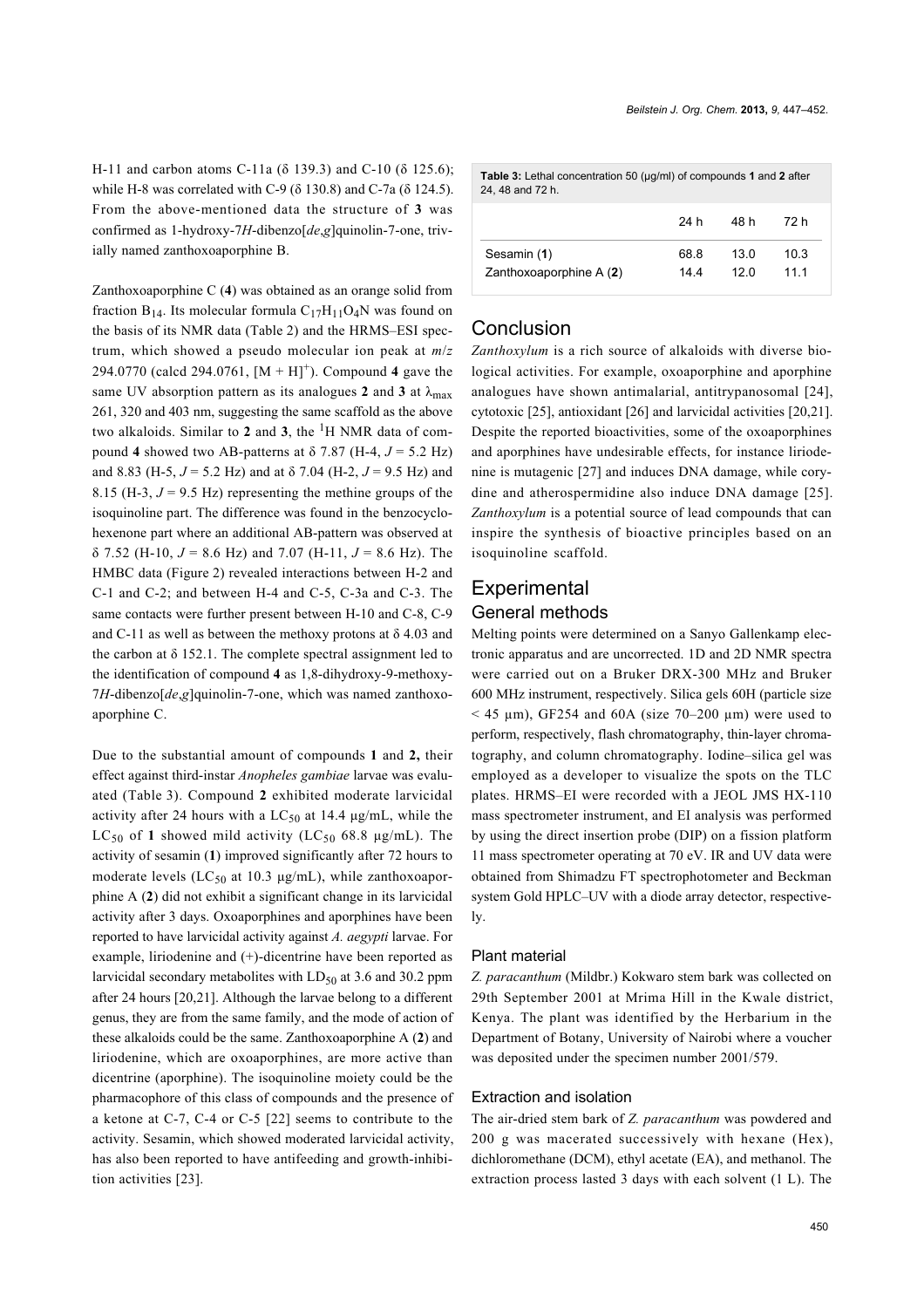organic part was concentrated in vacuo to give hexane extract  $(A)$  (2 g), DCM extract  $(B)$  (6 g), EA extract  $(C)$  (3 g), and methanol extract (D) (4 g). Due to its strong larvicidal activity, extract B was purified on silica gel by using column chromatography eluting with hexane/ethyl acetate in gradient conditions to afford 60 fractions. These were pooled into 18 subfractions  $(B_1-B_{18})$  on the basis of TLC. Compound 1 (145.0 mg) was obtained from subfraction  $B_6$  (eluted with Hex/EA 9:1), while compound **2** (52.4 mg) was isolated from  $B_{11}$  and  $B_{12}$  (eluted with Hex/EA 13:7). Similarly, compound **3** (2.0 mg) was obtained from B<sub>9</sub> and B<sub>10</sub> (eluted with Hex/EA 7:3), while B<sub>14</sub> eluted with Hex/EA 1:1 yielded compound **4** (3.0 mg).

#### Characterization

Sesamin (**1**): White powder; mp 123–124 °C (lit. [\[28\]](#page-5-10): mp  $127-129$  °C).

1-Hydroxy-10-methoxy-7*H*-dibenzo[*de*,*g*]quinolone-7-one (**2**): Yellowish solid; mp 178–181 °C; IR (cm<sup>-1</sup>): 3628, 1662, 1653, 1576, 1279; UV (MeOH) λmax: 207, 264, 271, 309, 350 nm; HRMS–ESI  $(m/z)$ :  $[M + H]^{+}$  calcd for 278.0812; found, 278.0822; EIMS *m*/*z*: 250 (100%), 207 (65%), 179 (70%).

1-Hydroxy-7*H*-dibenzo[*de*,*g*]quinolone-7-one (**3**): Orange solid; mp 161–164 °C; IR (cm−<sup>1</sup> ): 3628, 1647, 1635; UV (MeOH) λmax: 213, 242, 247, 253, 297, 378 nm; HRMS–ESI (*m*/*z*): [M + H]<sup>+</sup> calcd for 248.0706; found, 248.0715; EIMS *m*/*z*: 221 (18%), 220 (98%), 192 (70%).

1,8-Dihydroxy-9-methoxy-7*H*-dibenzo[*de*,*g*]quinolone-7-one (**4**): Orange solid; mp 192–194 °C; IR (cm−<sup>1</sup> ): 3600, 1667, 1615; UV (MeOH) λ<sub>max</sub>: 212, 261, 320, 333, 403 nm; HRMS–ESI  $(m/z)$ :  $[M + H]^{+}$  calcd for 294.0761; found, 294.0770; EIMS *m*/*z*: 266 (100%), 248 (58%), 237 (43%), 223  $(83\%)$ .

#### Larvicidal assay

For a preliminary test, stock solutions were prepared by dissolving 10 mg of each extract in 1 mL of acetone or absolute ethanol for the methanol fraction and then adding 99 mL of distilled water to make 100 mL (100 μg/mL). Each of the prepared solutions was divided into five portions of 20 mL in 30 mL vials. Five third-instar *Anopheles gambiae* larvae were introduced into each vial and fed with fish food. Mortality was recorded after 14, 48 and 72 hours. Control experiments were done by adding 1 mL of acetone into a 150 mL flask and then adding 99 mL of distilled water and applying the same procedure as mentioned above.

Extracts and isolated compound showing high larvicidal activity were tested at 10, 5, 2, and 1 ppm. This was performed by dissolving 5, 2.5, 1 and 0.5 mg of these organic materials in 1 mL of acetone and adding 499 mL of distilled water in a 500 mL beaker. Each of the prepared solutions was divided into five portions of 100 mL each in 250 mL beakers. Then, ten third-instar *A. gambiae* larvae were introduced into each beaker and fed with fish food. The mortality was recorded after 24, 48, and 72 hours. A regression equation obtained was used to determine the lethal concentration for 24, 48 and 72 hours.

# Supporting Information

#### Supporting Information File 1

NMR spectra of compounds. [\[http://www.beilstein-journals.org/bjoc/content/](http://www.beilstein-journals.org/bjoc/content/supplementary/1860-5397-9-47-S1.pdf)

[supplementary/1860-5397-9-47-S1.pdf\]](http://www.beilstein-journals.org/bjoc/content/supplementary/1860-5397-9-47-S1.pdf)

## Acknowledgements

FNS would like to thank WHO/MIM/TDR for providing financial support

### References

- <span id="page-4-0"></span>1. Beentje, H. J. *Trees, Shrubs and Lianas;* National museums of Kenya: Nairobi, Kenia, 1994; pp 279–374.
- <span id="page-4-1"></span>2. Kokwaro, J. O. *Medicinal plants of East Africa;* East African Literature Bureau: Nairobi, Kenia, 1976; p 196.
- <span id="page-4-2"></span>3. Chen, I.; Wu, S.; Tsai, I. *J. Chin. Chem. Soc.* **1994,** *49,* 125–128.
- 4. Stermitz, F. R.; Caola, M. A.; Swinehart, A. J. *Phytochemistry* **1980,** *19,* 1469–1472. [doi:10.1016/0031-9422\(80\)80197-X](http://dx.doi.org/10.1016%2F0031-9422%2880%2980197-X)
- 5. Caola, M. A.; Stermitz, F. R. *Tetrahedron* **1979,** *35,* 1487–1492. [doi:10.1016/0040-4020\(79\)80034-4](http://dx.doi.org/10.1016%2F0040-4020%2879%2980034-4)
- <span id="page-4-3"></span>6. Estévez-Braun, A.; Gonzáles, A. G. *Nat. Prod. Rep.* **1997,** *14,* 465–475. [doi:10.1039/np9971400465](http://dx.doi.org/10.1039%2Fnp9971400465)
- <span id="page-4-4"></span>7. Adenisa, S. K.; Reisch, J. *J. Nat. Prod.* **1988,** *51,* 601–602. [doi:10.1021/np50057a031](http://dx.doi.org/10.1021%2Fnp50057a031)
- <span id="page-4-5"></span>8. Tillequin, F. *Phytochem. Rev.* **2007,** *6,* 65–70. [doi:10.1007/s11101-006-9010-8](http://dx.doi.org/10.1007%2Fs11101-006-9010-8)
- <span id="page-4-6"></span>9. Queiroz, E. F.; Hay, A.-E.; Chaaib, F.; van Diemen, D.; Diallo, D.; Hostettmann, K. *Planta Med.* **2006,** *72,* 746–750. [doi:10.1055/s-2006-941504](http://dx.doi.org/10.1055%2Fs-2006-941504)
- <span id="page-4-7"></span>10. Cheng, M.-J.; Lin, C.-F.; Chang, H.-S.; Chen, I.-S. *J. Chil. Chem. Soc.* **2008,** *53,* 1631–1634.
- <span id="page-4-8"></span>11. Costa, E. V.; de Assis Marques, F.; Pinheiro, M. L. B.; Braga, R. M.; Delarmelina, C.; Duarte, M. C. T.; Ruiz, A. L. T. G.; de Carvalho, J. E.; Maia, B. H. L. N. S. *J. Braz. Chem. Soc.* **2011,** *22,* 1111–1117. [doi:10.1590/S0103-50532011000600016](http://dx.doi.org/10.1590%2FS0103-50532011000600016)
- <span id="page-4-9"></span>12. Rahman, M. M.; Islam, M. A.; Khondkar, P.; Gray, A. I. *Biochem. Syst. Ecol.* **2005,** *33,* 91–96. [doi:10.1016/j.bse.2004.04.016](http://dx.doi.org/10.1016%2Fj.bse.2004.04.016)
- <span id="page-4-10"></span>13.Suárez, L. E. C.; Taborda, M. E. *Scientia et Technica* **2007,** *13,* 191–192. ISSN 0122-1701.
- <span id="page-4-11"></span>14.Ahmad, M. U.; Rahman, M. A.; Hug, E.; Chowdhury, R. *Fitoterapia* **2003,** *74,* 191–193. [doi:10.1016/S0367-326X\(02\)00286-1](http://dx.doi.org/10.1016%2FS0367-326X%2802%2900286-1)
- <span id="page-4-12"></span>15.Tantapakul, C.; Phakhodee, W.; Ritthiwigrom, T.; Yossathera, K.; Deachathai, S.; Laphookhieo, S. *Arch. Pharmacal Res.* **2012,** *35,* 1139–1142. [doi:10.1007/s12272-012-0703-9](http://dx.doi.org/10.1007%2Fs12272-012-0703-9)